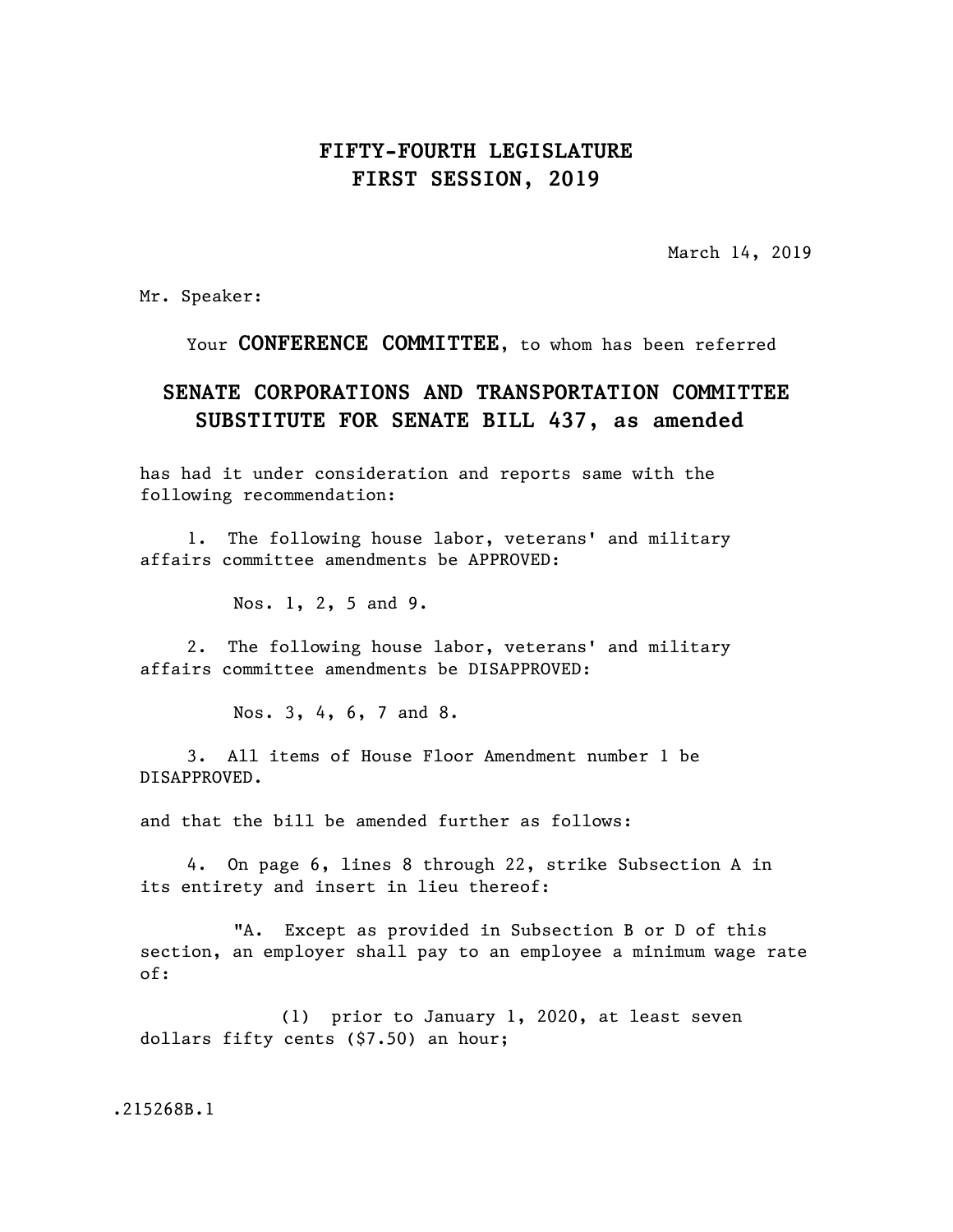## **FIFTY-FOURTH LEGISLATURE FIRST SESSION, 2019**

CC/SCORC/SB 437, aa Page 2

(2) beginning January 1, 2020 and prior to January 1, 2021, at least nine dollars (\$9.00) an hour;

(3) beginning January 1, 2021 and prior to January 1, 2022, at least ten dollars fifty cents (\$10.50) an hour;

(4) beginning January 1, 2022 and prior to January 1, 2023, at least eleven dollars fifty cents (\$11.50) an hour; and

(5) on and after January 1, 2023, at least twelve dollars (\$12.00) an hour.".

5. On page 7, line 16, after "to", strike the remainder of the line, strike lines 17 through 22 in their entirety and on line 23, strike the paragraph designation "(4)" and insert in lieu thereof:

"January 1, 2020, at least two dollars thirteen cents (\$2.13) an hour;

(2) beginning January 1, 2020 and prior to January 1, 2021, at least two dollars thirty-five cents (\$2.35) an hour;

(3) beginning January 1, 2021 and prior to January 1, 2022, at least two dollars fifty-five cents (\$2.55) an hour;

(4) beginning January 1, 2022 and prior to January 1, 2023, at least two dollars eighty cents (\$2.80) an hour;

(5) on and after January 1, 2023, at least three dollars (\$3.00) an hour; and

(6)".

.215268B.1